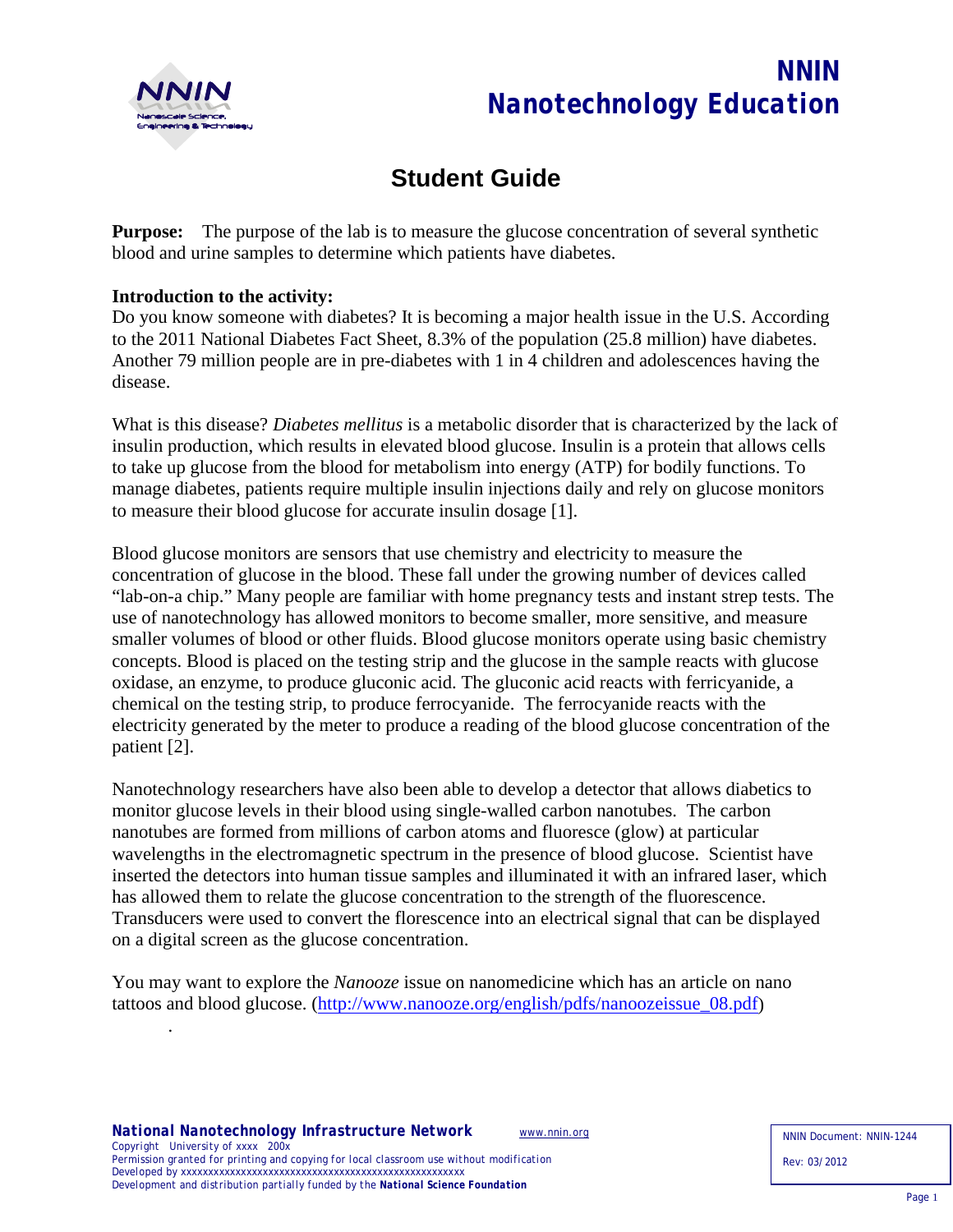# **Materials:**

- Blood Glucose Monitor kits (5, recommend NovaMax meter)
- Blood glucose standard (5, included with monitor kit)
- 2 mL of simulated blood samples (3 samples/group, See protocol below)
- 2 mL simulated urine samples (3 samples/group, See protocol below)
- Microscope Slides
- Blood glucose test Strips
- Urine glucose test strips
- Disposable gloves
- Paper Towels
- Glucose tablets or glucose powder
- Yellow food coloring
- Red food coloring
- Disposable transfer pipets
- Beakers
- Graduated cylinder or pipets
- Stirring rods or magnetic stirrers
- 2 mL centrifuge tubes for blood samples

# **Follow the instructors of your teacher for these activities**

#### **Activity I: Blood Glucose Monitor and Urine Analysis**

#### **Test blood glucose monitor:**

- 1. Remove the plastic check strip that comes with your kit.
- 2. Insert the check strip into the test port of the monitor with the dimple facing up.
- 3. The monitor should turn on and should prompt for blood collection.
- 4. If the monitor does not work, take the strip out and rotate it 180 degrees.
- 5. If the instrument still does not work, call your teacher**.**

#### **I. Test Monitor for accuracy**

- 1. Insert the testing strip into the meter (make sure you are wearing gloves)
- 2. Using the blood glucose standard that is included with your monitor, take a measurement of the substance by placing a small drop on the testing strip
- 3. Wait 5 seconds for the measurement to display. Record the value.
- 4. Repeat two more times
- 5. Calculate the average blood glucose
- 6. Compare your value to the concentration shown on the bottle. If your value is in the range of the manufacturer's value, then proceed to Part II.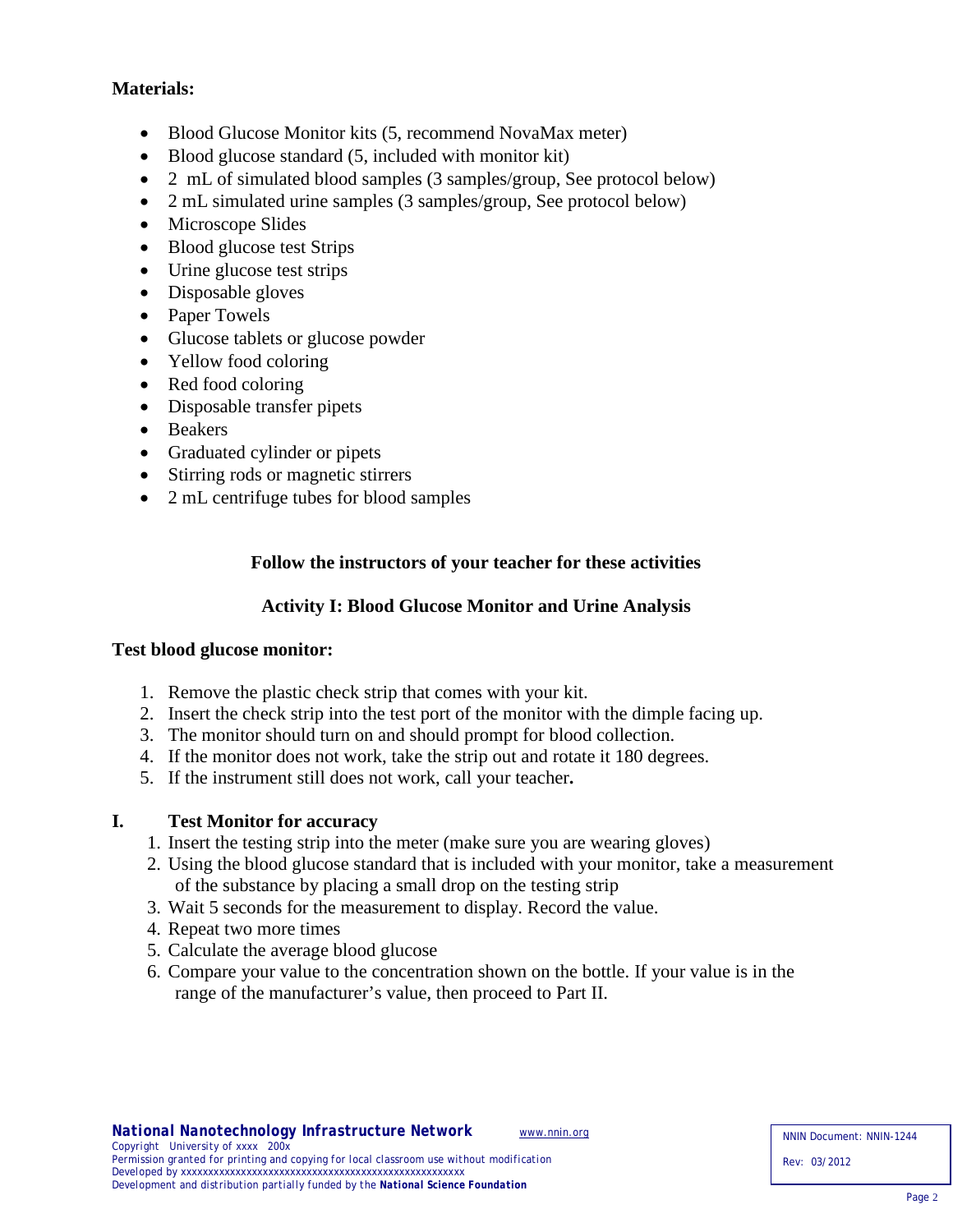7. If your value is outside of the manufacturer specification, test a different vial of the standard and contact your teacher.

|           | Blood glucose measurements (mg/dl) |  |  |     |  |  |
|-----------|------------------------------------|--|--|-----|--|--|
| Monitor   |                                    |  |  |     |  |  |
| Value     |                                    |  |  | Ave |  |  |
| Kit blood |                                    |  |  |     |  |  |

# **II. Measuring blood and urine glucose concentration**

# **Blood testing**

- **a)** One at time, place a sample of the patient's blood on the labeled microscope slide using the transfer pipet. **Be careful not to mix the blood samples and wear gloves at all times.**
- b) Touch the testing strip to the blood sample and remove when the meter beeps and is calculating the glucose concentration
- c) Record the value of the glucose concentration for the patient and remove the testing strip. Discard each strip after use.
- d) Install a new strip and repeat the experiment two more times for each blood sample.

# **Urine testing**

- a) Dip the testing strip into the urine sample. Make sure to wear gloves at all times.
- b) Determine the glucose concentration by matching the testing strip to the corresponding color on the strip bottle. Discard the used strip.
- c) Test each sample three times using a new strip for each trial and record the results in the appropriate table.

# **Activity:**

You are a doctor who is administering physicals for three patients. You will use nanotechnology to determine if your patients have normal, high, or low glucose values. Patients with low glucose values are hypoglycemic and will be prescribed a high glucose diet to maintain normal glucose levels. Those who have high blood or urine glucose values may be diabetic and may require future insulin therapy. Test the patient's fasting and post-meal samples to determine the status of their blood and urine glucose levels.

#### **I. Pre-meal values**

When the patients came to the doctor's office, their blood and urine was collected to measure their fasting (pre-meal) glucose levels.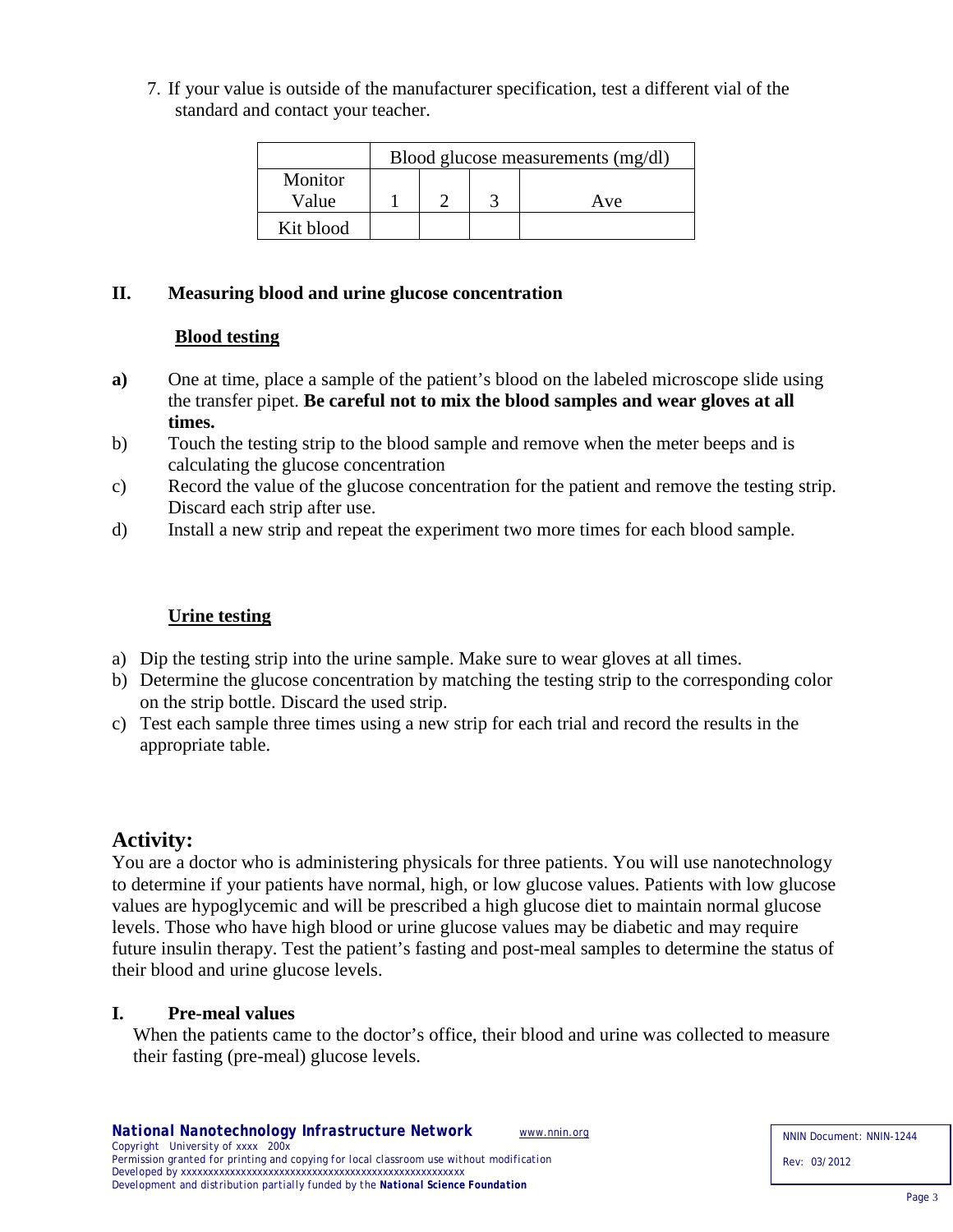| Pre-meal Sample             | Blood glucose measurements (mg/dl) |                |   |      |  |
|-----------------------------|------------------------------------|----------------|---|------|--|
| Patient                     |                                    | 2              | 3 | Avg. |  |
|                             |                                    |                |   |      |  |
| $\mathcal{D}_{\mathcal{L}}$ |                                    |                |   |      |  |
|                             |                                    |                |   |      |  |
|                             |                                    |                |   |      |  |
|                             | Urine glucose measurements (mg/dL) |                |   |      |  |
| Patient                     |                                    | $\overline{2}$ | 3 | Avg. |  |
|                             |                                    |                |   |      |  |
| 2                           |                                    |                |   |      |  |
|                             |                                    |                |   |      |  |

1. Determine the pre-meal blood and urine glucose values of the three patients.

2. Calculate the average value for each patient.

#### **II. Post-meal values**

The patients were given a carbohydrate-rich meal of rice, chicken, orange juice, and ice cream sundaes. Blood samples and urine were collected two hours after the meal.

1. Determine the post-meal blood and urine glucose values of the three patients.

| Post-meal<br>Sample         | Blood glucose measurements (mg/dl) |                             |   |         |  |  |
|-----------------------------|------------------------------------|-----------------------------|---|---------|--|--|
| Patient                     | 1                                  | 2                           | 3 | Average |  |  |
|                             |                                    |                             |   |         |  |  |
| 2                           |                                    |                             |   |         |  |  |
| 3                           |                                    |                             |   |         |  |  |
|                             |                                    |                             |   |         |  |  |
|                             | Urine glucose measurements (mg/dL) |                             |   |         |  |  |
| Patient                     | 1                                  | $\mathcal{D}_{\mathcal{L}}$ | 3 | Average |  |  |
|                             |                                    |                             |   |         |  |  |
| $\mathcal{D}_{\mathcal{A}}$ |                                    |                             |   |         |  |  |
|                             |                                    |                             |   |         |  |  |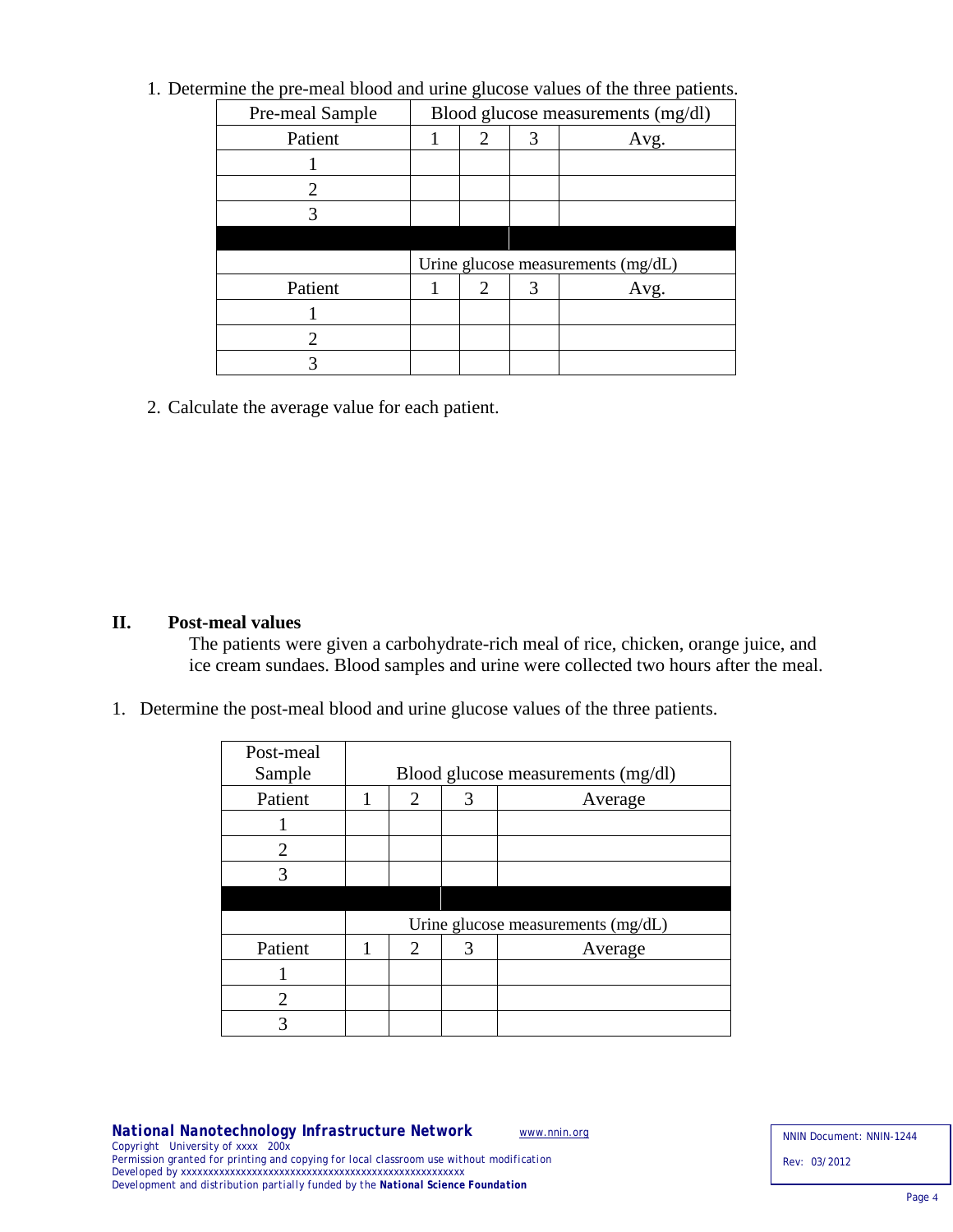2. Calculate the average value for each patient and fill in the chart. How do the values compare to each other?

# **Analysis & Conclusion**

- 1. Graph the pre- and post-meal data for the blood and urine glucose concentration for each patient. How do the values for the patients change after having a meal?
- 2. Which patient was diabetic, normal, and hypoglycemic?
- 3. Why was it important to conduct a quality control test on the blood glucose monitor before you started taking data on the blood samples?
- 4. How did the blood glucose value change for the normal person after having a meal? Why?
- 5. Why is insulin important for the body?

# **Activity II: Modeling the glucose concentration in the body due to the action of insulin**

In this activity you will investigate the conservation of mass of glucose to further your understanding of the role of insulin on glucose metabolism.

The conservation of mass law states that mass is not gained or destroyed during chemical reactions. For example in the equation below, when oxygen and hydrogen are combined to form water, the number of oxygen and hydrogen atoms in the products must equal the reactants.

 $O_2 + 2H_2 \longrightarrow 2H_2O$ 

Figure 1: Illustrating the conservation of mass in the formation of water. The number of oxygen and hydrogen atoms in the reactants and products are in the same.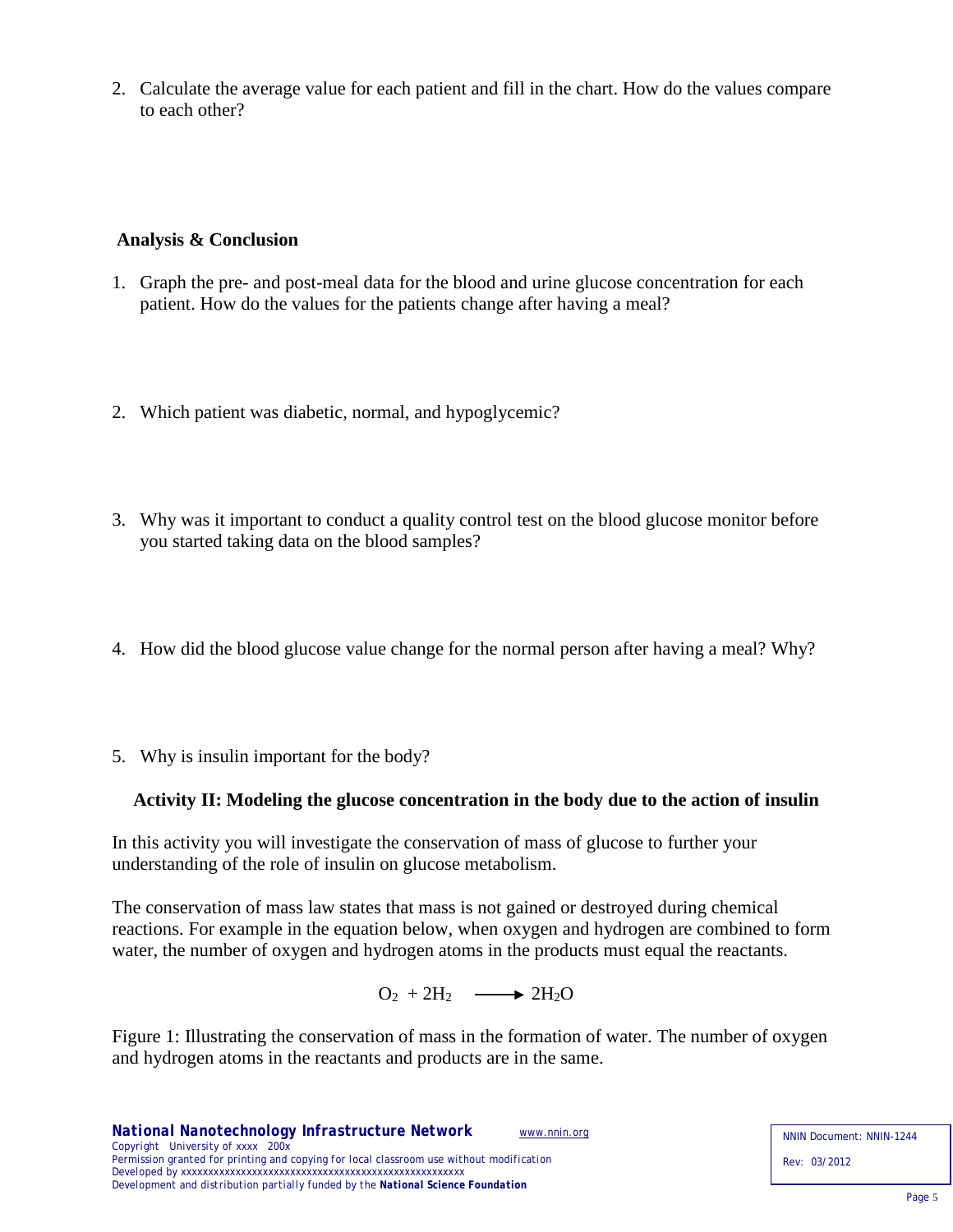In this activity you will build a model to illustrate the conservation in the presence (non-diabetes) and absence of insulin (diabetes). In order to build the model, you must determine the following:

I. Create a model to determine the accumulation of glucose in the blood for the following scenarios. Make sure you list all assumptions. Use the conservation of mass equation below to help create the model.

 $In - out = accumulation - consumption$ 

In (I)=glucose coming into the blood Out (O)=glucose leaving the blood Accumulation (A)=amount of glucose building up in the blood Consumption (C)-amount of glucose being used for chemical reactions  **We will assume that C is 0 for the model.**

Revised mass balance equation: I-O=A

A. To get started the model for a non-diabetic person is below



#### **Model Equation**

#### $I - O = A$

Based on previous results you will find that accumulation of glucose in the blood is zero since insulin is present, so the mass balance for the non-diabetic patient is below.

#### $I = O$

NNIN Document: NNIN-1244 Rev: 03/2012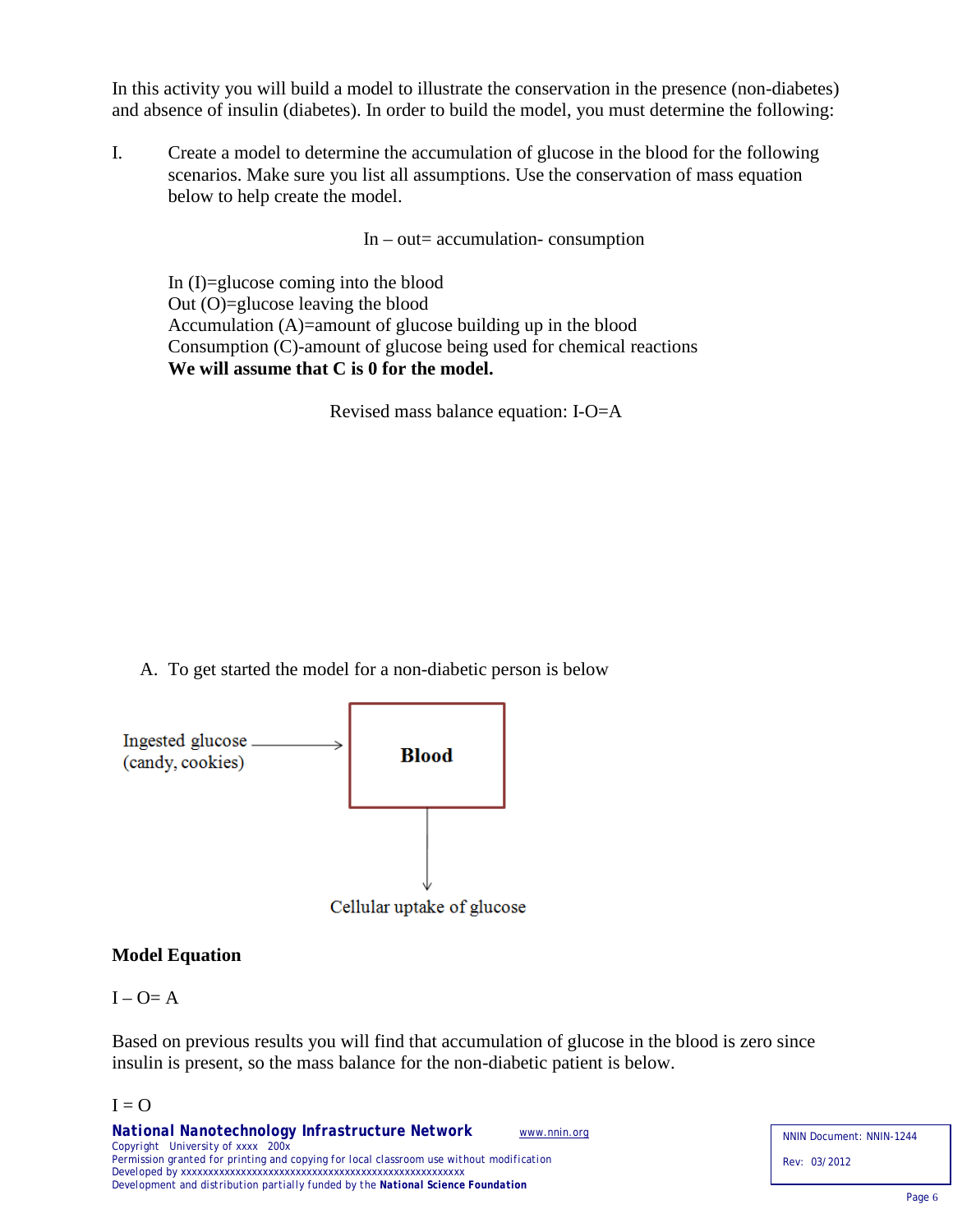For example, if 45 g of sugar is ingested, then we can roughly estimate that all 45 g will be taken up by the cells.

B. Create a model for someone who has untreated diabetes. List all assumptions. What is the conservation of mass equation for this person? Hint: The body does not like to accumulate large amounts of sugar in the blood.

# **Model picture**

# **Model Equation**

C. Create a model for someone who has untreated diabetes and non-functioning kidneys. List all assumptions. What is the conservation of mass equation for this person?

#### **Model picture**

**Model Equation**